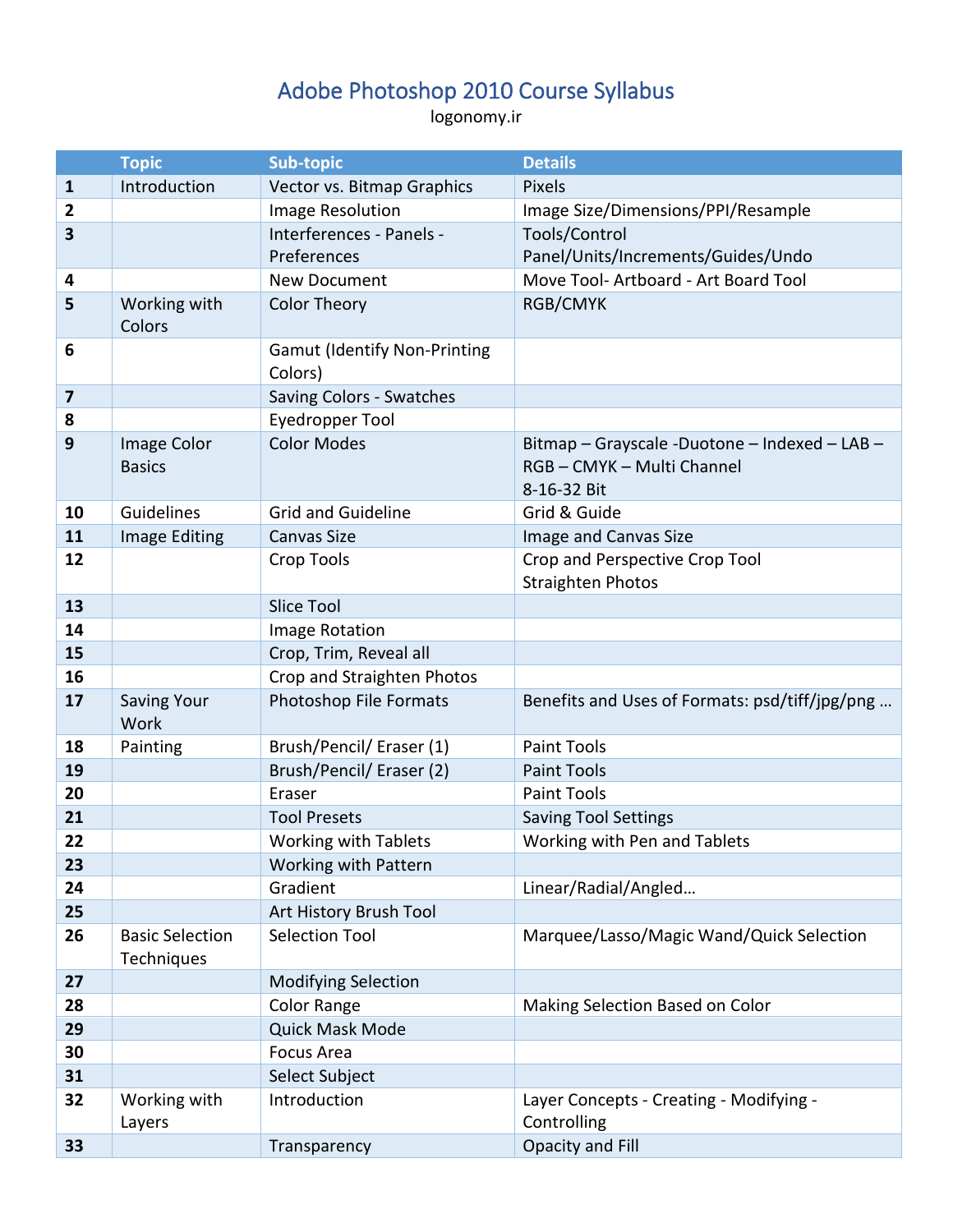| 34 |                                                        | Merge Layers                        | Merge Layers - Merge Visible - Flatten Image                    |
|----|--------------------------------------------------------|-------------------------------------|-----------------------------------------------------------------|
| 35 |                                                        | Layer Styles                        | Layer Specific Styles Such as                                   |
|    |                                                        | (Patterns/Gradients/Fills)          | Patterns/Gradients/Fills                                        |
| 36 |                                                        | Layer Groups                        | <b>Organizing Layers</b>                                        |
| 37 |                                                        | Aligning - Distributing Layers      | <b>Positioning - Smart Guides</b>                               |
| 38 |                                                        | <b>Clipping Masks</b>               | <b>Masking Using Layers</b>                                     |
| 39 |                                                        | Layer Types                         | Clipping Mask- Layer Mask - Vector Mask -<br><b>Filter Mask</b> |
| 40 |                                                        | Kind and Filter Layers              |                                                                 |
| 41 |                                                        | Layers                              | Opacity/Fill                                                    |
| 42 |                                                        | Layer Mask                          | Non-Destructive/Paintable Masks                                 |
| 43 |                                                        | <b>Auto Align Layers</b>            |                                                                 |
| 44 |                                                        | <b>Auto Blend Layers</b>            |                                                                 |
| 45 |                                                        | Adjustment Layer                    | Apply Non-Destructive Edits Such as Level,<br>Hue/Saturation    |
| 46 |                                                        | Select and Mask                     | Cutting Out Hair/Fur/Foliage/Refine Edge Brush<br>Tool          |
| 47 |                                                        | Photomerge                          |                                                                 |
| 48 |                                                        | <b>Frame Tool</b>                   |                                                                 |
| 49 |                                                        | Sky Replacement                     |                                                                 |
| 50 | Draw and<br>Painting                                   | Pen Tool                            | Path Panel - Shape - Path - Pixels<br>Fill/ Stroke              |
| 51 |                                                        | Shape Layers                        | Rectangle/Ellipse and                                           |
| 52 | Layer Blend<br>Mode                                    | Working with Colors in Layers       | Working with Layers - Brush and                                 |
| 53 | Transformation                                         | Transform                           | Scale/Rotate/Skew/Distort/Perspective/Warping                   |
| 54 |                                                        | <b>Transform Selection</b>          |                                                                 |
| 55 |                                                        | <b>Content Aware Scale</b>          |                                                                 |
| 56 | Image Repair<br>and Restoration                        | <b>Content Aware</b>                | Fill                                                            |
| 57 |                                                        | <b>Content Aware Move Tool</b>      |                                                                 |
| 58 |                                                        | <b>Retouch and Restore Tools</b>    | Clone Stamp/Spot/Healing Brush/Patch Tool                       |
| 59 | Image<br>Adjustment<br><b>Tools</b>                    | Dodge and Burn Image Areas          | Dodge/Burn/Sponge                                               |
| 60 |                                                        | Blurring and Sharpen Image<br>Areas | Blur/Sharpen/Smudge                                             |
| 61 | Identifying<br>Colors/Selections                       | Channels                            |                                                                 |
| 62 |                                                        | Alpha Channels                      | Saving Selection/Areas of Color                                 |
| 63 |                                                        | Luminosity mask                     |                                                                 |
| 64 | Working with<br><b>External Files</b>                  | Place Linked/Place Embedded         |                                                                 |
| 65 | Adjustment -<br>Correcting &<br><b>Enhancing Image</b> | Auto Adjustments                    | Tone/ Contrast / Color                                          |
| 66 |                                                        | Histogram                           | Understanding Information                                       |
|    |                                                        |                                     |                                                                 |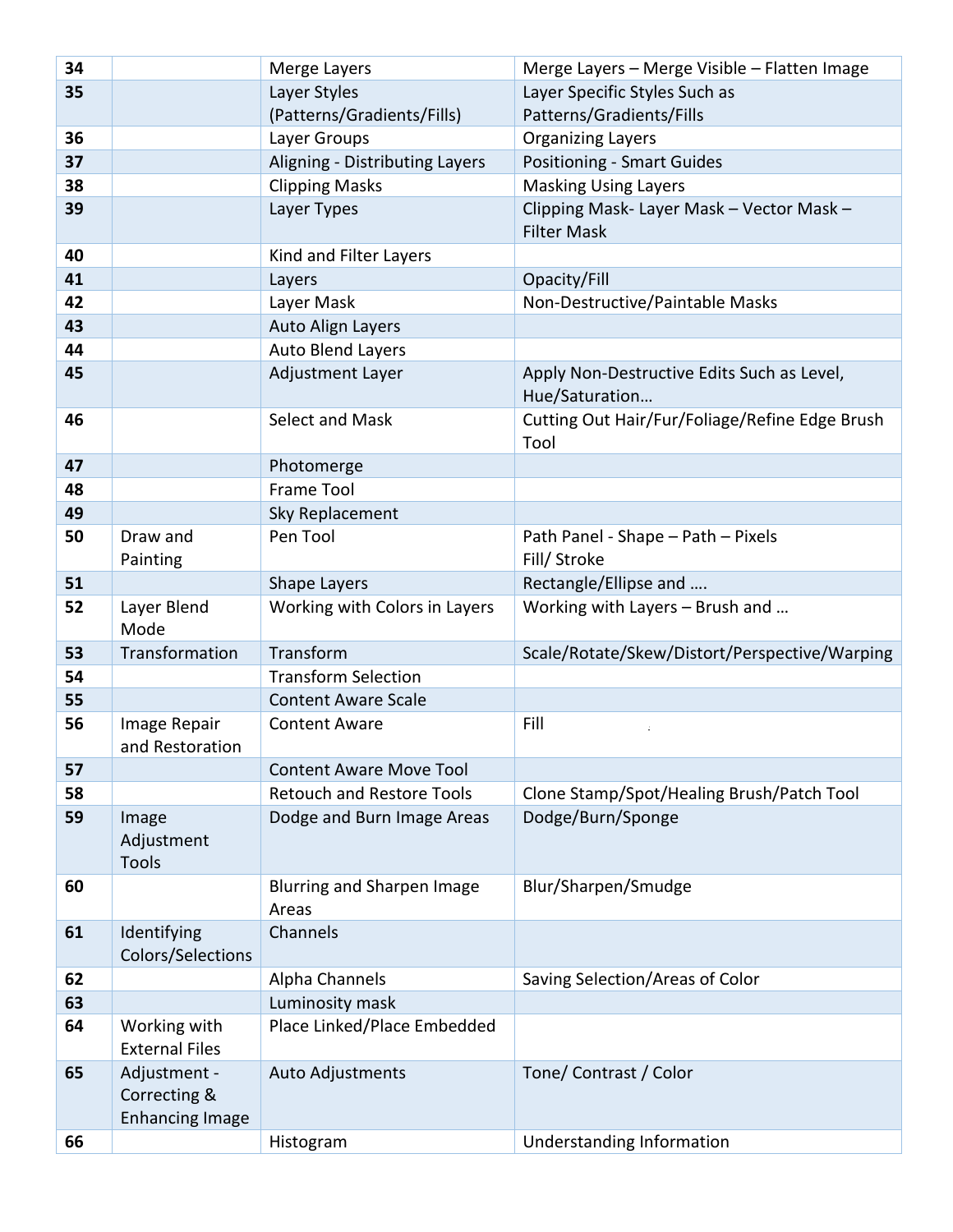| 67  |                       | Brightness/Contrast              |                                |
|-----|-----------------------|----------------------------------|--------------------------------|
| 68  |                       | Levels & Curves                  | <b>Adjusting Tonal Balance</b> |
| 69  |                       | Exposure                         |                                |
| 70  |                       | Vibrance                         |                                |
| 71  |                       | Hue/Saturation                   |                                |
| 72  |                       | <b>Color Balance</b>             |                                |
| 73  |                       | <b>Black and White</b>           |                                |
| 74  |                       | Photo Filter                     |                                |
| 75  |                       | <b>Channel Mixer</b>             |                                |
| 76  |                       | Color Lookup                     | LUT                            |
| 77  |                       | Invert - Posterize - Threshold - |                                |
|     |                       | Desaturate                       |                                |
| 78  |                       | <b>Gradient Map</b>              |                                |
| 79  |                       | Selective Color                  |                                |
| 80  |                       | Shadow/Highlights                |                                |
| 81  |                       | <b>Match Color</b>               |                                |
| 82  |                       | Replace Color                    | <b>Color Replacement Tool</b>  |
| 83  |                       | Equalize                         |                                |
| 84  | <b>Smart Objects</b>  | Non-Destructive Combine          |                                |
|     |                       | Layers                           |                                |
| 85  |                       | <b>Stack Mode</b>                |                                |
| 86  |                       | Working with Filter Mask         |                                |
| 87  |                       | Layer Comps                      |                                |
| 88  | <b>Warping Images</b> | <b>Puppet Warp</b>               |                                |
| 89  |                       | Perspective Warp                 |                                |
| 90  | <b>Type Tools</b>     | <b>Type Formatting</b>           | Character, Paragraph, Glyph    |
| 91  | Layer Style           | <b>Blending Options</b>          | <b>Blend If</b>                |
| 92  |                       | Layer Style                      |                                |
| 93  | <b>Filters</b>        | <b>Applying Filters</b>          | <b>Smart Filters</b>           |
| 94  |                       | <b>Neural Filters</b>            |                                |
| 95  |                       | <b>Filter Gallery</b>            |                                |
| 96  |                       | Adaptive Wide Angle              |                                |
| 97  |                       | Lens Correction                  |                                |
| 98  |                       | Liquify                          |                                |
| 99  |                       | <b>Vanishing Point</b>           |                                |
| 100 |                       | 3D Filter                        |                                |
| 101 |                       | Blur                             |                                |
| 102 |                       | Lens Blur                        |                                |
| 103 |                       | <b>Blur Gallery</b>              |                                |
| 104 |                       | <b>Distort</b>                   |                                |
| 105 |                       | Displace                         |                                |
| 106 |                       | <b>Polar Coordinates</b>         |                                |
| 107 |                       | <b>Noise</b>                     |                                |
| 108 |                       | Pixelate                         |                                |
| 109 |                       | Render                           |                                |
| 110 |                       | Flame - Picture Frame - Tree     |                                |
| 111 |                       | <b>Lighting Effects</b>          |                                |